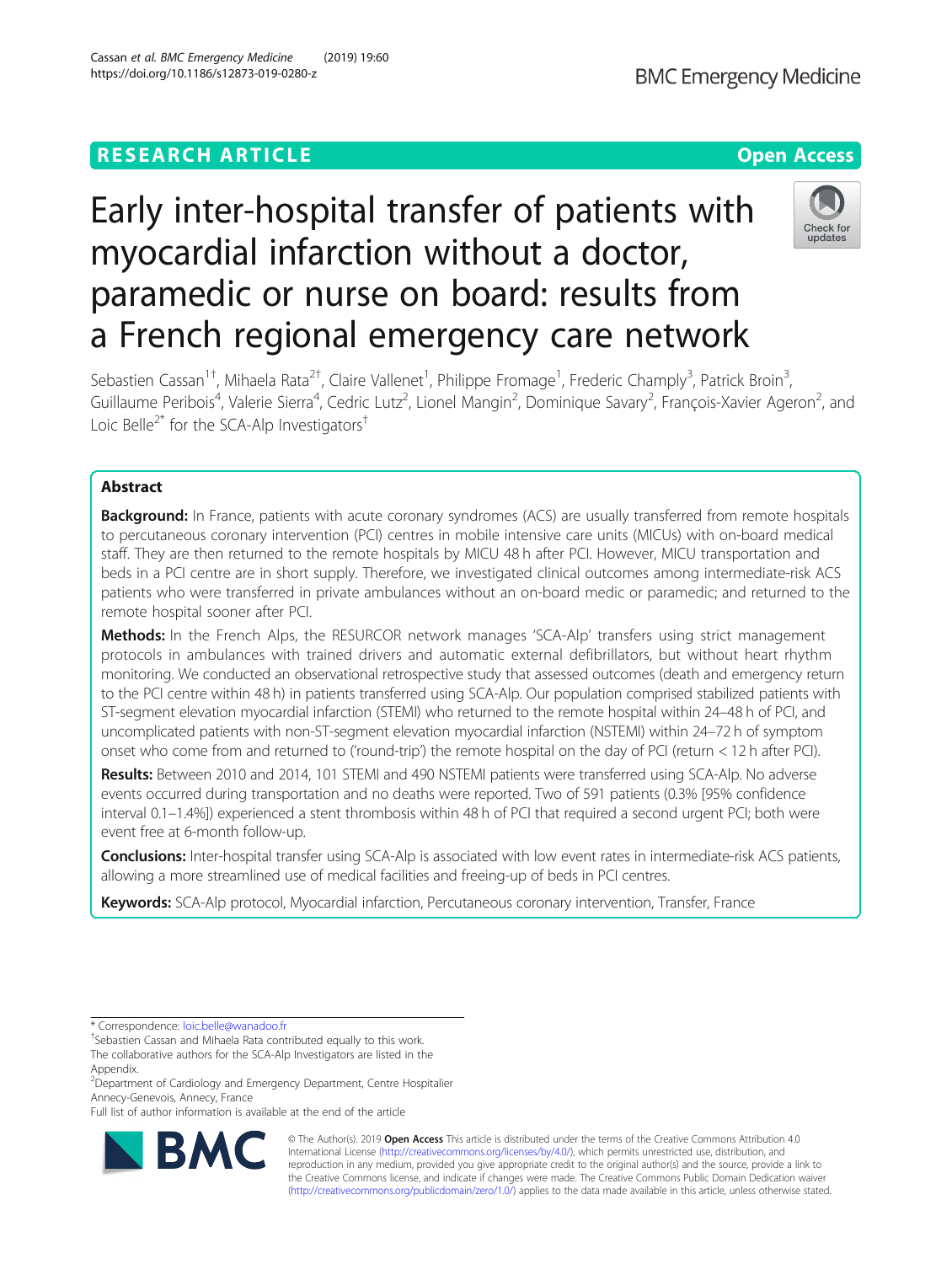# Background

Urgent percutaneous coronary intervention (PCI) for ST-segment elevation myocardial infarction (STEMI) and early revascularization for non-ST-segment elevation myocardial infarction (NSTEMI) are recommended in international guidelines  $[1, 2]$  $[1, 2]$  $[1, 2]$  $[1, 2]$ . The main factors limiting the implementation of these recommendations are the geographic availability and the capacity of centres with cath-labs (PCI centres). One solution would be to shorten the stay of patients in PCI centres (i.e. transfer them between remote hospitals without cath-labs and PCI centres before/after the invasive procedure).

In France, following acute treatment, patients with STEMI remain in the PCI centre for 48 h before transfer. Patients with acute NSTEMI are transferred between hospitals in mobile intensive care units (MICUs), which have on-board medical/paramedic teams [\[3\]](#page-8-0). As both groups of patients are generally considered to be at high risk during this period, they require transfer with a doctor and nurse on board. Paul et al. [\[4\]](#page-8-0) reported a high incidence of complications during the transportation of high-risk patients (i.e. within 12 h of acute STEMI and 24 h of complicated NSTEMI), justifying transportation with doctors on board, whereas Bawejski et al. [\[5\]](#page-8-0) reported a low incidence of complications during the transportation of patients within 24 h of uncomplicated NSTEMI. Therefore, it may be possible to reassess the patients' individual risk levels and adapt the type of transfer (i.e. with or without medical/ paramedical staff) accordingly.

Four studies have reported on the safety of early transfer of patients with acute coronary syndromes (ACS) between remote hospitals and PCI centres [\[6](#page-8-0)–[9](#page-9-0)]. These transfers were, however, conducted with doctors  $[6, 7]$  $[6, 7]$  $[6, 7]$  or nurses  $[8]$  $[8]$  $[8]$ on board and often involved low-risk patients (i.e. with unstable angina) or excluded high-risk patients with STEMI [[8,](#page-9-0) [9\]](#page-9-0). The safety of return transfers of STEMI patients to remote hospitals within 48 h of their admission to the PCI centre, and the early round-trip for patients with NSTEMI within 72 h of their admission to a remote hospital, without doctors or nurses on board, remains questionable.

In our region of France, intermediate-risk ACS patients can be transferred from a remote hospital to the PCI centre (NSTEMI patients only) and back to the remote centre after PCI (NSTEMI and STEMI patients) using the 'SCA-Alp' protocol. This involves an ambulance equipped with an automatic external defibrillator, driven by a driver with specialist training in basic life support, but without a medic or paramedic on board. Further, patients are returned to the remote hospital within 12 h (NSTEMI) or 24–48 h (STEMI) of PCI, rather than the standard 48 h. The aim of this retrospective, observational study was to report clinical outcomes in such patients transferred using the SCA-Alp protocol.

# **Methods**

This was a retrospective, observational study on early transfer (without doctors or nurses on board) of intermediate-risk patients with NSTEMI or STEMI between one of seven remote hospitals in the Haute-Savoie department in France and one PCI centre.

The Haute-Savoie department is a mountainous area with approximately 800,000 inhabitants in 2015 [[10](#page-9-0)]. One PCI centre (Annecy hospital) collaborates with four remote hospitals that have intensive care units (ICUs) and a MICU team and three hospitals/clinics without ICUs or a MICU team (Fig. [1](#page-2-0)). Two remote hospitals with ICUs and MICU teams (Chambéry and Albertville), located outside the Haute-Savoie department, collaborate partially with the PCI centre. The PCI centre has two cath-labs and four on-call interventional cardiologists. Eight beds are available exclusively for pre- and post-coronary intervention monitoring in a room located close to the cath-lab from 8 am to 8 pm.

In this geographic area, the RESeau des URgences CORonaires (RESURCOR) network is a coordinated regional system of care for patients with cardiac emergencies, and forms part of REseau Nord Alpin des Urgences (RENAU). The RESURCOR network disseminates protocols via pocket cards and booklets, available at a dedicated website [\(www.renau.org\)](http://www.renau.org). An ongoing regional prospective registry of STEMI patients has provided data since 2002 on the acute phase of patient care  $[11-15]$  $[11-15]$  $[11-15]$  $[11-15]$  $[11-15]$ .

One of the protocols of the RESURCOR network – the SCA-Alp protocol (Fig. [2](#page-3-0)) – is used to implement early transfers from remote hospitals to and from the PCI centre for intermediate-risk patients with acute NSTEMI; and early return transfers from PCI centres to remote hospitals for intermediate-risk patients with acute STEMI. SCA-Alp transfers occur in private ambulances with two basic life support-trained drivers on board and equipped with an automatic defibrillator, but without heart rhythm monitoring. Prior to the introduction of the SCA-Alp protocol, high- and intermediate-risk patients would have been transferred by MICU, with low-risk patients being transported by regular ambulance; and patients would have remained in the PCI centre for 48 h after PCI.

Patients with NSTEMI who have been admitted to an ICU in a remote hospital are transferred according to the SCA-Alp protocol to the PCI centre within 24–72 h (Fig. [2](#page-3-0); Table [1](#page-3-0)). Patients are only eligible for SCA-Alp transfer (instead of by MICU) from the remote hospital to the PCI centre if they had been stable for at least 24 h in the remote centre (i.e. no acute cardiac failure condition, no underlying ventricular arrhythmia, and no ST-segment depression > 3 mm in  $\geq 2$  leads). Patients who underwent PCI were only eligible for SCA-Alp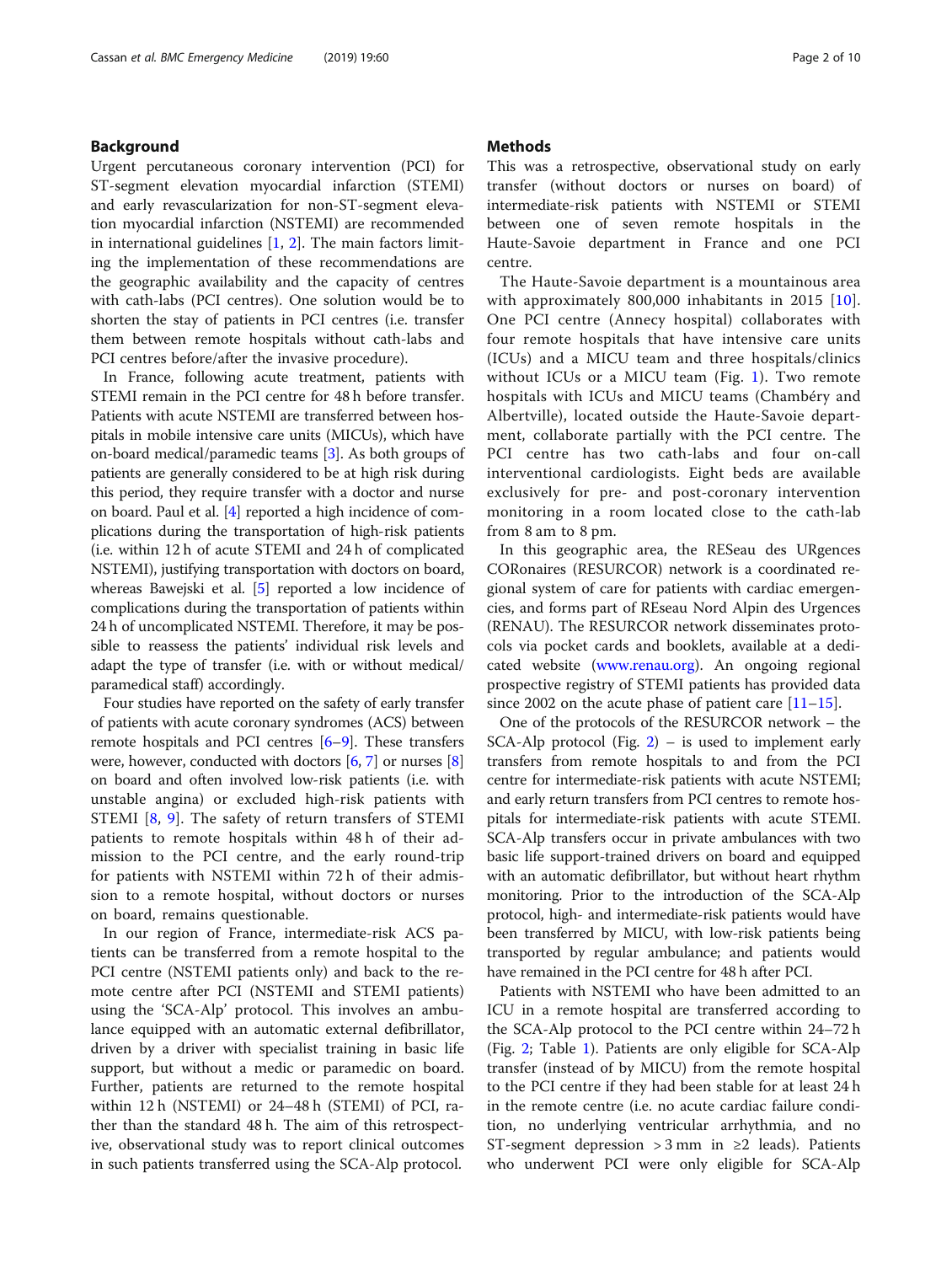<span id="page-2-0"></span>Cassan et al. BMC Emergency Medicine (2019) 19:60 Page 3 of 10



transfer back to the remote centre within 12 h of the procedure if the PCI result was optimal. Otherwise, they remained in the PCI centre.

Patients with STEMI diagnosed in a remote hospital are transferred straight to the PCI centre in a MICU, where a primary or rescue angioplasty after thrombolysis may be performed (Fig. [2;](#page-3-0) Table [1\)](#page-3-0). After PCI, intermediate-risk patients are transferred back to the remote hospital (closest to the patient's home) within 24–48 h using a SCA-Alp transfer. This only applies to patients with an optimal revascularization procedure and no recurrence of angina, acute cardiac failure, or significant ventricular arrhythmias in the 24 h following admission. High-risk STEMI patients (i.e. non-optimal revascularization, recurrence of angina, acute cardiac failure, or significant ventricular arrhythmias within 24 h after PCI) remain at the PCI centre.

Low-risk patients who are returned to the remote hospital > 48 h after PCI are not eligible for the SCA-Alp protocol. Instead, they are discharged or transferred back to the remote hospital by regular ambulance.

# Study population

The population comprised consecutive patients admitted to the PCI centre in Annecy from January 2010 to December 2014 with an initial diagnosis of acute STEMI or NSTEMI. Patients with STEMI were eligible for inclusion if they had a transfer according to the SCA-Alp protocol to a remote hospital 24–48 h after admission to the PCI centre in Annecy. Patients with NSTEMI were eligible for inclusion if they were admitted to a remote hospital, transferred using the SCA-Alp protocol to the PCI centre in Annecy within 72 h, and transferred back under the same protocol within 12 h of admission to the PCI centre in Annecy.

# Data collected and study endpoints

Descriptive data were derived from the RESURCOR STEMI registry and the cath-lab database. Troponin concentrations were obtained from the remote hospital lab databases. In-hospital mortality data were derived from each hospital's database; retransfer from a remote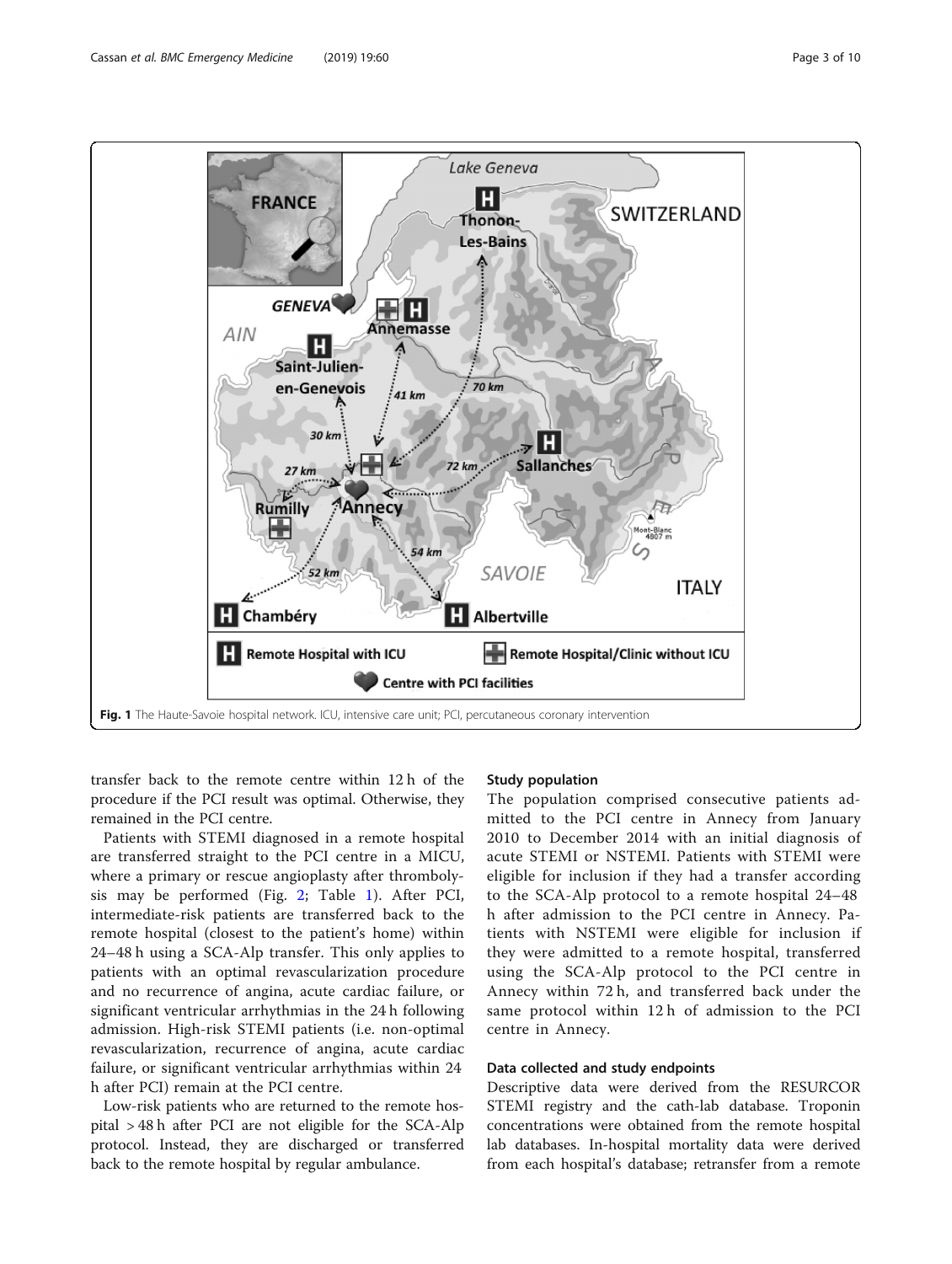<span id="page-3-0"></span>

hospital to the PCI hospital for a coronary angiogram within 48 h of the return to the remote hospital was derived from the cath-lab database. The medical records (from the PCI centre and the remote hospitals) of all patients who underwent PCI were routinely examined by a study technician in charge of the cath-lab database and data on endpoints were collected.

The aim of this study was to determine the rate of adverse events associated with the SCA-Alp approach, to ascertain whether this approach is safe. The primary endpoints of this study were death within 48 h of return to the remote hospital (including during transfer) and the requirement for retransfer back to the PCI centre within 48 h for a coronary angiogram. Secondary endpoints were in-hospital stroke,

Thrombolysis In Myocardial Infarction (TIMI) major bleeding, major haematoma at the puncture site (defined as the need for a transfused haemostatic agent or surgical intervention), and intrastent thrombosis (or reocclusion of the dilated lesion) > 48 h after PCI. These endpoints were only available for patients who underwent PCI.

# Statistical analysis

Values are expressed as mean ± standard deviation (SD) for continuous variables and as counts and percentages for categorical variables. The 95% confidence interval for the primary outcome was calculated using the Wilson method. All analyses were conducted in Microsoft Excel.

|  | Table 1 Recommended transfer types |  |
|--|------------------------------------|--|
|--|------------------------------------|--|

|                                            | $\overline{\phantom{a}}$                                            |                                                                        |                                                                       |
|--------------------------------------------|---------------------------------------------------------------------|------------------------------------------------------------------------|-----------------------------------------------------------------------|
|                                            | Low-risk patients                                                   | Intermediate-risk patients                                             | High-risk patients                                                    |
| <b>NSTEMI</b>                              |                                                                     |                                                                        |                                                                       |
| Remote hospital to PCI<br>centre           | Ambulance if uncomplicated; $3 > 72$ h<br>after admission           | SCA-Alp if uncomplicated; <sup>a</sup> 24–72 h<br>after admission      | MICU if uncomplicated; $^a$ < 24 h<br>after admission; or complicated |
| Return to remote hospital                  | Ambulance if uncomplicated; $\alpha$ > 12 h<br>after successful PCI | SCA-Alp if uncomplicated; $a < 12$ h<br>after successful PCI           |                                                                       |
| <b>STEMI</b>                               |                                                                     |                                                                        |                                                                       |
| Remote hospital (or home)<br>to PCI centre | <b>MICU</b>                                                         | <b>MICU</b>                                                            | <b>MICU</b>                                                           |
| Return to remote hospital                  | Ambulance if uncomplicated; $b > 48$ h<br>after PCI                 | SCA-Alp if uncomplicated; <sup>b</sup> 24-48 h<br>after successful PCI | Remain in PCI centre if complicated<br>or $<$ 24 h                    |

MICU mobile intensive care unit, NSTEMI non-ST-segment elevation myocardial infarction, PCI percutaneous coronary intervention, SCA-Alp ambulance with trained drivers and an automatic defibrillator, STEMI ST-segment elevation myocardial infarction

<sup>a</sup>No acute cardiac failure condition, no underlying ventricular arrhythmia, and no ST-segment depression > 3 mm in ≥2 leads

No cardiac failure, no recurrent angina, no significant ventricular arrhythmia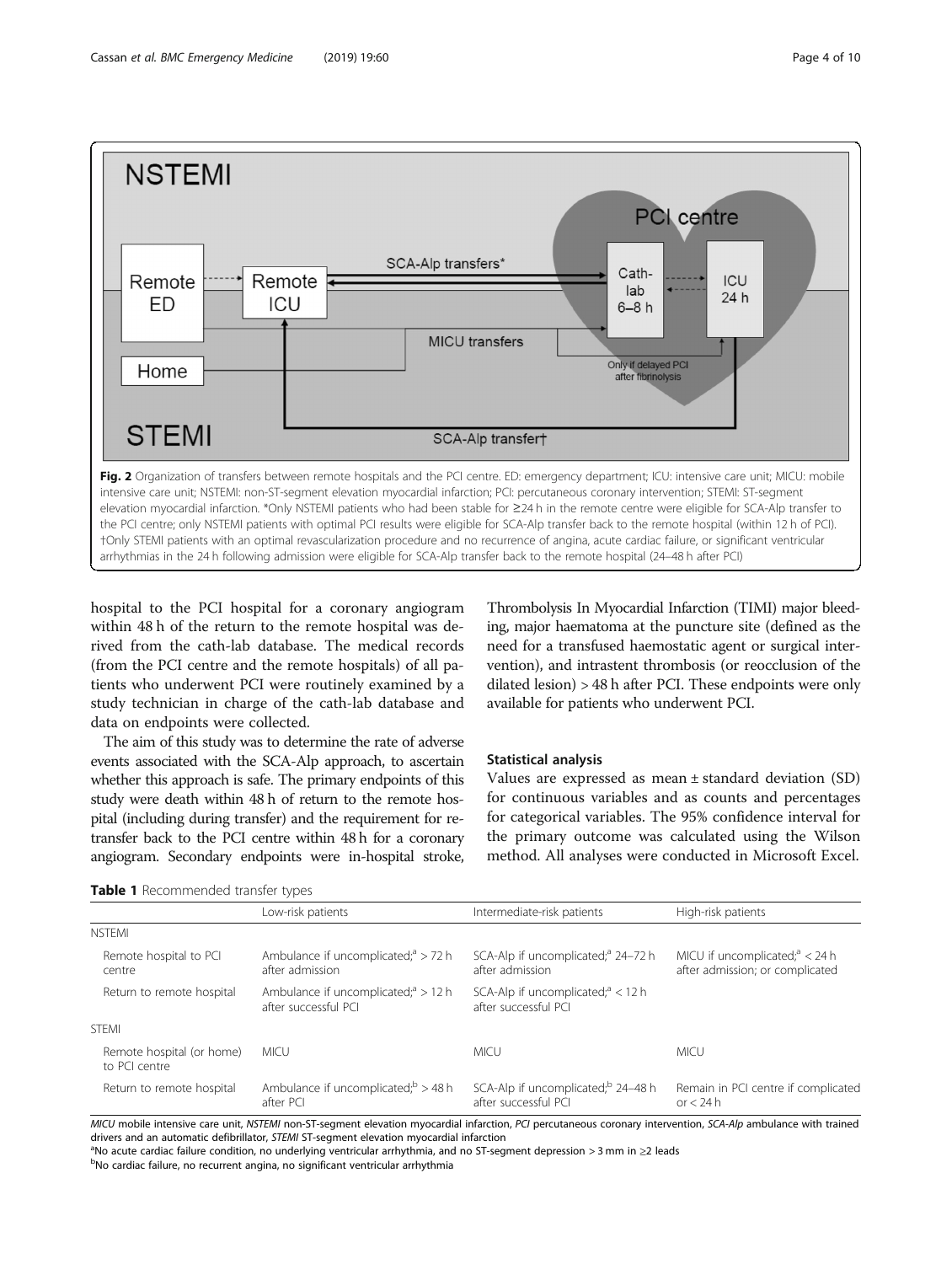

Fig. 3 Flow charts of patients with a STEMI and **b** NSTEMI. ED: emergency department; NSTEMI: non-ST-segment elevation myocardial infarction; STEMI: ST-segment elevation myocardial infarction

# Results

During the study period, 1172 patients with STEMI were treated in the Annecy PCI centre. Of these, 602 patients were transferred immediately (via MICU) from the emergency department at a remote hospital to the PCI centre  $(n = 225)$  or arrived after initial treatment in a MICU (from home) from a remote area ( $n = 377$ ). Just over half (54.0%) were treated with thrombolysis and 36.9% were admitted for primary PCI. One hundred and one of these patients were returned to their remote hospital using the SCA-Alp protocol within 48 h (Fig. 3a).

During the same period, 1968 patients with an initial diagnosis of NSTEMI were transferred from a remote hospital to the Annecy PCI centre, of which 867 were transferred using the SCA-Alp protocol and transferred back within 12 h. A total of 490 patients initially stayed < 72 h in the remote hospital before transfer to the PCI centre and were transferred back using the SCA-Alp protocol within 12 h (Fig. 3b) (198 patients were transferred within 24 h, 168 between 24 and 48 h, and 124 between 48 and 72 h).

Patient baseline characteristics, initial management, and angiographic characteristics are detailed in Tables [2](#page-5-0) and [3.](#page-6-0) All patients were treated with a  $P2Y_{12}$  inhibitor before arrival at the cath-lab. Access was radial for most patients (94.6%).

Ten of the 43 patients with STEMI admitted for an emergency angiogram and without previous fibrinolysis did not undergo PCI: four of these patients had a very narrow infarct-related artery (three had a final TIMI flow of 0 and one had a final TIMI flow of 2) and six had an initial TIMI flow of 3 and a non-significant lesion and/or the artery was too small to be dilated. Table [4](#page-6-0) shows the initial TIMI flow distribution of the 43 patients admitted for an emergency angiogram without previous fibrinolysis and the final TIMI flow of the 82 patients treated with PCI (33 primary PCI, 20 rescue PCI after failed thrombolysis, and 29 treated with delayed PCI after successful thrombolysis).

Most patients with STEMI (90/101, 89.1%) or NSTEMI (467/490, 95.3%) were transferred from or to the four main remote hospitals with an ICU. The mean maximum troponin concentration among NSTEMI patients was  $1.69 \pm 7.8 \mu$ mol/L and the overall mean length of hospitalization in the remote hospital was  $5.0 \pm 3.2$ days.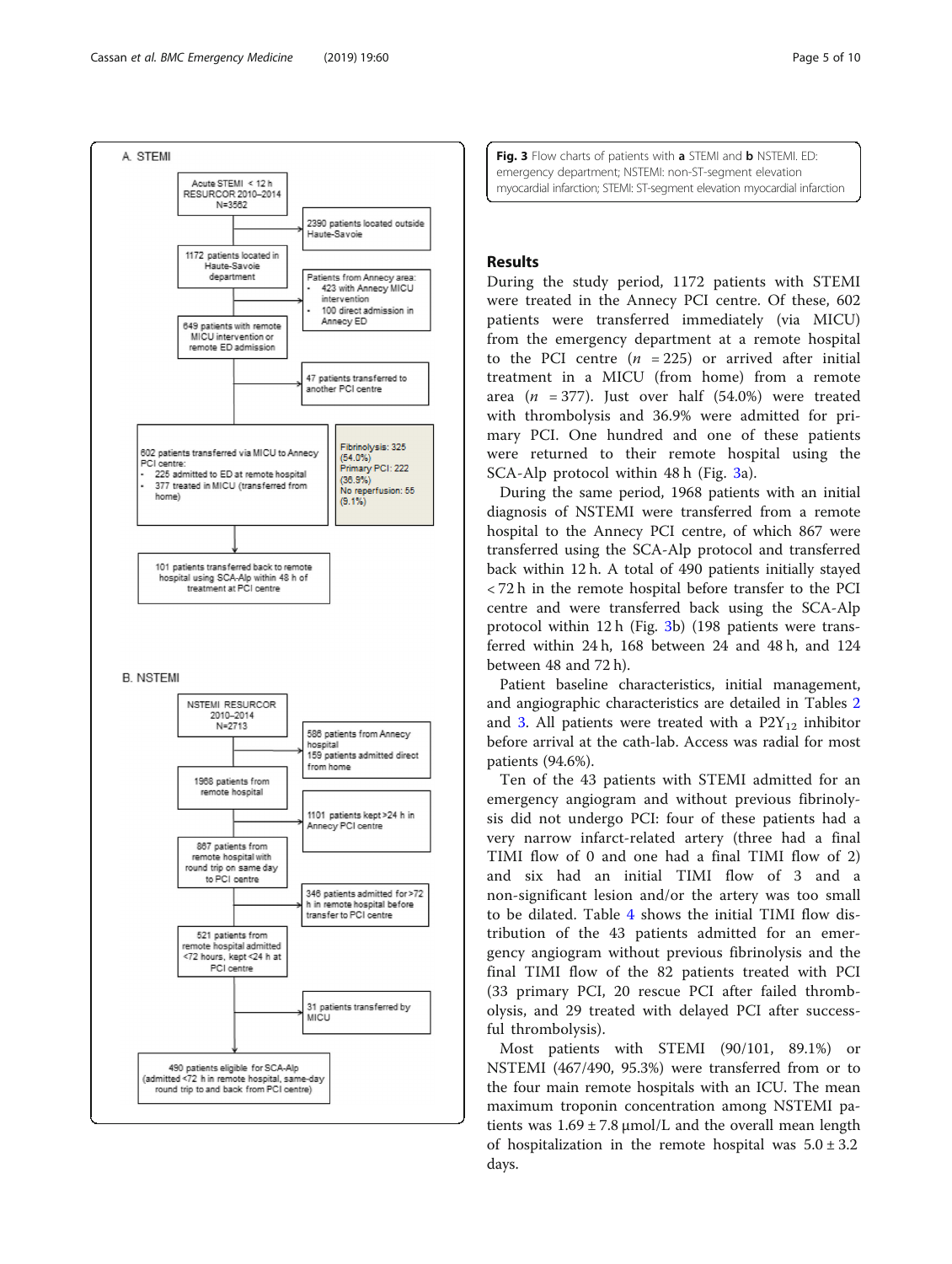### <span id="page-5-0"></span>Table 2 Patient baseline characteristics

|                                  | STEMI $(n = 101)$ | NSTEMI $(n = 490)$ |
|----------------------------------|-------------------|--------------------|
| Age, years                       | $56 \pm 14$       | $65 \pm 13$        |
| Men                              | 84 (83.2)         | 357 (72.9)         |
| Medical history                  |                   |                    |
| Hypertension                     | 27(26.7)          | 225 (45.9)         |
| Diabetes mellitus                | 12 (11.9)         | 89 (18.2)          |
| Smoking (current or past)        | 53 (52.5)         | 162(33.1)          |
| Dyslipidaemia                    | 20 (19.8)         | 156 (31.8)         |
| Peripheral artery disease        | 1(1.0)            | 14 (2.9)           |
| Stroke                           | 2(2.0)            | 14 (2.9)           |
| Previous coronary artery disease |                   |                    |
| PCI                              | 7(6.9)            | 70 (14.3)          |
| CABG                             | 1(1.0)            | 8(1.6)             |
| Myocardial infarction            | 9(8.9)            | 47 (9.6)           |
| Initial clinical presentation    |                   |                    |
| SBP at admission, mmHq           | $147.5 \pm 31.8$  |                    |
| Anterior myocardial infarction   | 36 (35.6)         |                    |
| Lateral myocardial infarction    | 9(8.9)            |                    |
| Inferior myocardial infarction   | 56 (55.4)         |                    |

Data presented as mean  $\pm$  SD or n (%)

CABG coronary artery bypass graft, NSTEMI non-ST-segment elevation myocardial infarction, PCI percutaneous coronary intervention, SBP systolic blood pressure, STEMI ST-segment elevation myocardial infarction

#### **Outcomes**

No deaths or other major events were reported during transportation; and no deaths occurred during the 48 h after transfer to the remote hospital. Two of 591 patients (0.3% [95% confidence interval 0.1– 1.4%]) had to be transferred back to the PCI centre for repeat coronary angiography within 2 days of their primary PCI (Table [5\)](#page-7-0). The first was a 36-year-old man admitted with anterior STEMI. Treatment with clopidogrel, aspirin, and bivalirudin was started before arrival at the cath-lab. The emergency coronary angiogram showed an occlusion with TIMI 0 flow of the left anterior descending artery. After thrombus aspiration, TIMI 3 flow was restored and the lesion was not significant. The patient was not stented and bivalirudin treatment was switched to low-molecular-weight heparin 2 h after the procedure. The patient was transferred to a remote hospital the following day, but experienced chest pain with ST-segment elevation 48 h after admission. He was immediately transferred in a MICU for an emergency coronary angiogram, which showed reocclusion of the infarct-related artery. Treatment with a glycoprotein IIb/IIIa inhibitor was administered in the cath-lab and a stent was implanted. The patient was event free at 6-month follow-up.

The second case was a 74-year-old man who was admitted to a remote hospital with NSTEMI and was treated with clopidogrel, aspirin, and lowmolecular-weight heparin. He was transferred according to the SCA-Alp protocol to the PCI centre 48 h after admission. A 70% stenosis was diagnosed in the mid left descending artery and a stent was implanted with a good result. He was transferred back to the remote hospital 4h after PCI. He suffered an anterior STEMI 24 h after his return and was immediately transferred via MICU for an emergency coronary angiogram, which showed a stent thrombosis. This was treated with a glycoprotein IIb/ IIIa inhibitor and aspiration, and another stent was implanted downstream due to a possible occlusive dissection. The patient was event free at 6-month follow-up.

One patient experienced a radial haematoma that required surgical intervention the day after transfer to the remote hospital. One patient – who was receiving a glycoprotein IIb/IIIa inhibitor after the coronary angiogram – experienced a cerebral haematoma a few hours after his return to the remote hospital, but did not require surgical intervention and had no neurological disability. One patient had a STEMI due to a stent thrombosis 8 days after PCI, requiring emergency primary PCI.

# Discussion

This retrospective study shows the feasibility of a protocol for early return to a non-interventional hospital after PCI for selected intermediate-risk patients with an ACS. No adverse events occurred during transportation without doctors or nurses on board during return transfer 24–48 h after PCI of patients with STEMI or for same-day round trips for patients within 24–72 h of NSTEMI. No deaths were reported and only two of 591 patients needed to be transferred back to the PCI centre within 48 h (in a MICU) for another PCI due to stent thrombosis. The SCA-Alp approach frees up beds in PCI centres, which are in increasing demand. Performing these transfers without doctors or nurses on board allows a more streamlined use of medical facilities, but requires a well-organized system with well-targeted patients, shared protocols and trained staff, as followed in our SCA-Alp protocol.

Comparison of our results with previous reports on early return transfers is difficult due to the heterogeneity in the risk level of ACS patients. Some studies have included high-risk patients with acute STEMI [[4,](#page-8-0) [6](#page-8-0), [7](#page-8-0)], while others have included lower-risk patients with NSTEMI > 72 h previously or unstable angina [\[8](#page-9-0), [9](#page-9-0)]. Also, some transfers were performed with doctors or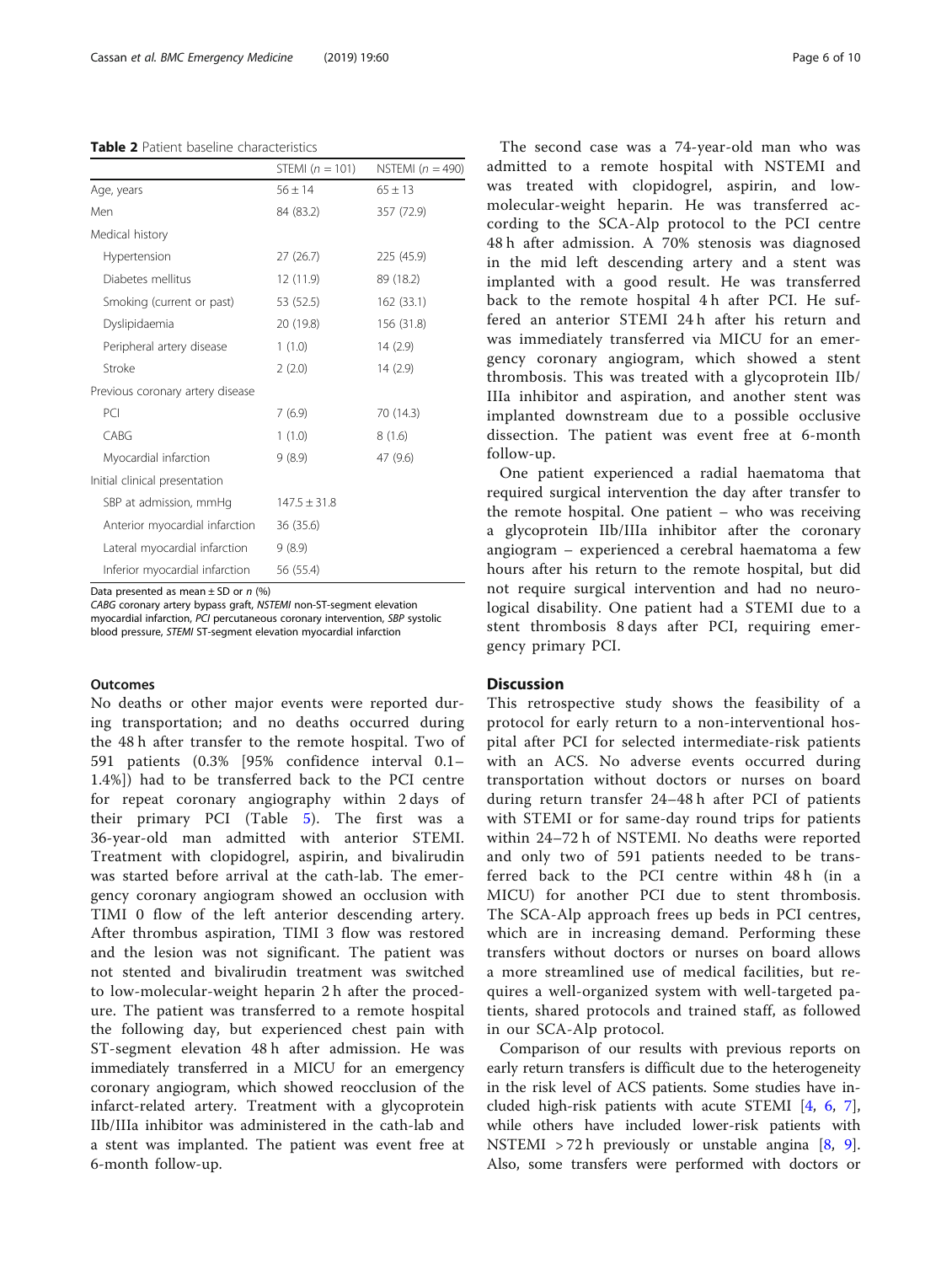# <span id="page-6-0"></span>Table 3 Initial treatment and angiographic characteristics

|                                                                      | STEMI $(n = 101)$ | NSTEMI $(n = 490)$ |
|----------------------------------------------------------------------|-------------------|--------------------|
| Initial management                                                   |                   |                    |
| Primary MICU involvement                                             | 79 (78.2)         |                    |
| Initial remote ED admission and immediate MICU transfer <sup>a</sup> | 22 (21.8)         |                    |
| Medication before arrival in the cath-lab                            |                   |                    |
| Aspirin                                                              | 95 (94.1)         | 473 (96.5)         |
| Clopidogrel                                                          | 63 (62.4)         | 310 (63.3)         |
| Prasugrel                                                            | 14 (13.9)         | 10(2.0)            |
| Ticagrelor                                                           | 24 (23.8)         | 170 (34.7)         |
| Unfractionated heparin                                               | 15 (14.9)         | 191 (39.0)         |
| Low-molecular-weight heparin                                         | 71 (70.3)         | 292 (59.6)         |
| Bivalirudin                                                          | 15 (14.9)         | 7(1.4)             |
| GP Ilb/Illa inhibitor                                                | 30 (29.7)         | 98 (20.0)          |
| Interventional characteristics                                       |                   |                    |
| Characteristics of CAD                                               |                   |                    |
| Single-vessel disease                                                | 69 (68.3)         | 258 (52.7)         |
| Two-vessel disease                                                   | 25 (24.8)         | 119 (24.3)         |
| Three-vessel disease                                                 | 7(6.9)            | 57 (11.6)          |
| No significant CAD                                                   | $\circ$           | 56 (11.4)          |
| Emergency primary coronary angiogram                                 | 43 (42.6)         |                    |
| (Primary) PCI                                                        | 33/43 (76.7)      | 274/490 (55.9)     |
| Fibrinolysis                                                         | 58 (57.4)         |                    |
| Rescue coronary angiogram after fibrinolysis                         | 27(26.7)          |                    |
| Rescue PCI after fibrinolysis                                        | 20/27 (74.1)      |                    |
| Delayed coronary angiogram after fibrinolysis                        | 31 (30.7)         |                    |
| Delayed PCI after fibrinolysis                                       | 29/31 (93.5)      |                    |
| Delayed bypass                                                       | 2(2.0)            | 26(5.3)            |
| Medical treatment only (no PCI or CABG)                              | 17 (16.8)         | 190 (38.8)         |
| Stent implantation                                                   | 75 (74.3)         | 250 (51.0)         |
| Balloon only (no stent)                                              | 7(6.9)            | 24 (4.9)           |

Data presented as  $n$  (%),  $n/N$  (%), or mean  $\pm$  SD

CABG coronary artery bypass graft, CAD coronary artery disease, ED emergency department, GP glycoprotein, MICU mobile intensive care unit, NSTEMI non-ST segment elevation myocardial infarction, PCI percutaneous coronary intervention, SD standard deviation, STEMI ST segment elevation myocardial infarction <sup>a</sup>Patients who arrived at the remote hospital using their own transport

| <b>Table 4</b> Angiographic TIMI scores for patients with STEMI |  |  |
|-----------------------------------------------------------------|--|--|
|-----------------------------------------------------------------|--|--|

| TIMI score    | Initial <sup>a</sup> ( $n = 43$ ) | Final <sup>b</sup> ( $n = 82$ ) |
|---------------|-----------------------------------|---------------------------------|
| $\circ$       | 28 (65.1)                         | 3(3.7)                          |
|               | 6(14.0)                           | $^{(1)}$                        |
| $\mathcal{L}$ | 0                                 | 1(1.2)                          |
| 3             | 9(20.9)                           | 78 (95.1)                       |

Data presented as n (%)

PCI percutaneous coronary intervention, STEMI ST-segment elevation myocardial infarction, TIMI Thrombolysis In Myocardial Infarction <sup>a</sup>Only for those who underwent primary PCI

<sup>b</sup>For primary, rescue, or delayed PCI with effective intervention

paramedics on board and others without. However, our results are concordant with these reports regarding the risk of stent thrombosis (0–2.2%) and in-hospital death  $(0-3.2\%)$   $[6-9]$  $[6-9]$  $[6-9]$  $[6-9]$ .

As MICUs are few in number and expensive, we hypothesised that many high-risk patients might be classified as being at intermediate risk for inter-hospital transfer, and hence be suitable for SCA-Alp transfer. We can define high-risk patients as those with acute STEMI, complicated patients, and those who have had an uncomplicated STEMI or NSTEMI within the last 24 h. Such patients require MICU transportation. Low-risk patients are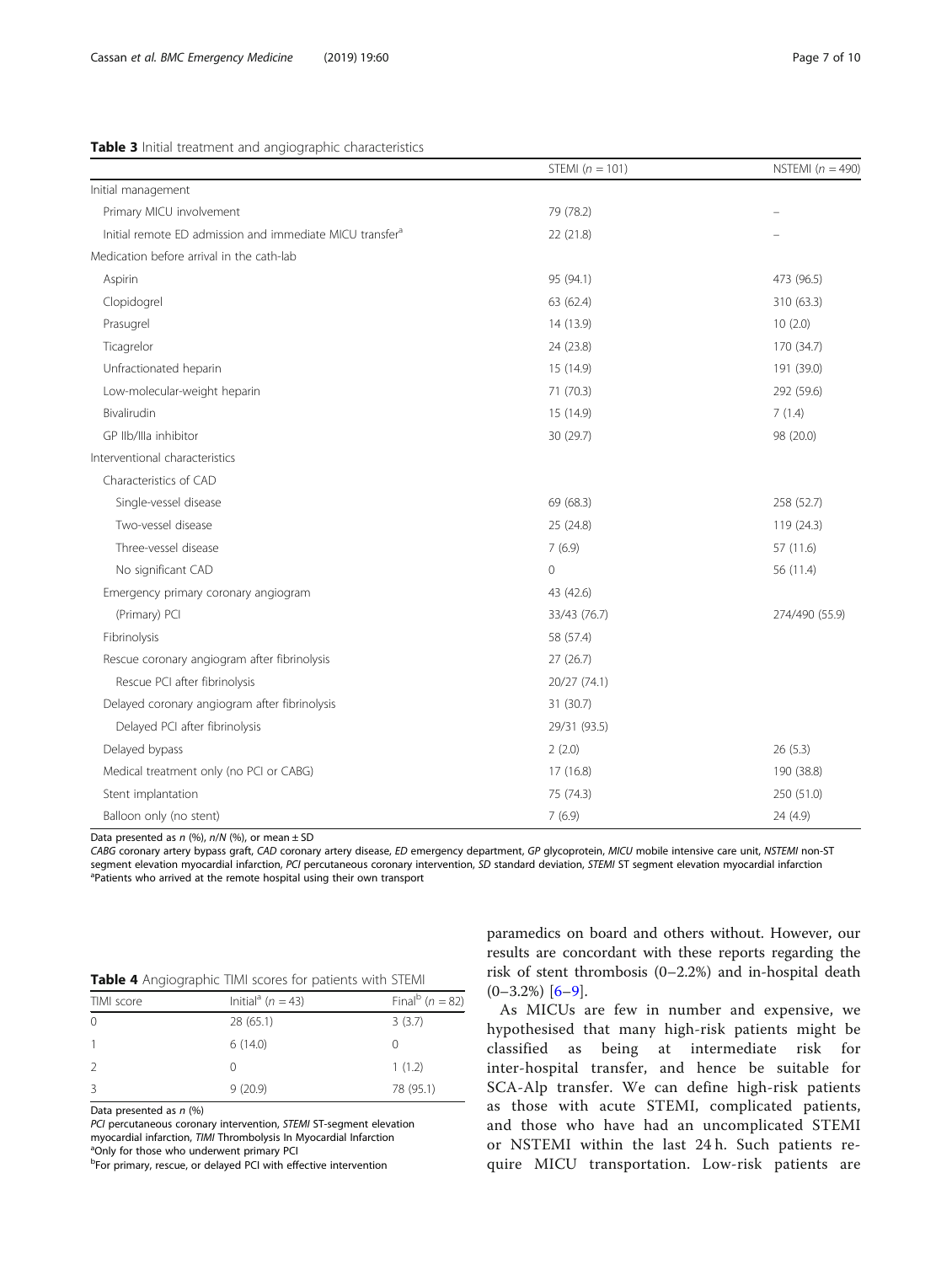#### <span id="page-7-0"></span>Table 5 Clinical outcomes

|                                                                                                           | STEMI $(n = 101)$ | NSTEMI $(n = 490)$ |
|-----------------------------------------------------------------------------------------------------------|-------------------|--------------------|
| Primary endpoints                                                                                         |                   |                    |
| Death (in the first 48 h post PCI)                                                                        | 0                 |                    |
| Retransfer to PCI centre for second emergency coronary angiogram (< 48 h after the cath-lab) <sup>a</sup> | 1(1.0)            | 1(0.2)             |
| Secondary endpoints                                                                                       |                   |                    |
| Stroke                                                                                                    | 0                 | U                  |
| Major haematoma at the puncture site                                                                      | 1(1.0)            | 0                  |
| Major bleeding complication                                                                               | 0                 | 1(0.2)             |
| Stent thrombosis > 48 h after PCI                                                                         | 0                 | 1(0.2)             |

Data presented as n (%)

NSTEMI non-ST-segment elevation myocardial infarction, PCI percutaneous coronary intervention, STEMI ST-segment elevation myocardial infarction

<sup>a</sup>For suspicion of stent thrombosis or dilated artery reocclusion in the absence of a stent placement or dilated artery reocclusion in the absence of a stent

those with uncomplicated STEMI > 48 h ago or uncomplicated NSTEMI > 72 h ago. Intermediate-risk patients can therefore be defined as those with uncomplicated STEMI within the last 24–48 h or uncomplicated NSTEMI within the last 24–72 h. The results of our study suggest that these patients can be safely transferred using a protocol such as SCA-Alp. The risk level of patients with uncomplicated NSTEMI within the last 24 h is unclear, but they may be considered at intermediate risk, as Bawejski et al. [[5](#page-8-0)] reported no complications requiring medical intervention among 93 such patients transported with doctors or nurses on board. Moreover, despite our protocol criteria, 198 patients with NSTEMI were transferred within 24 h by SCA-Alp in our study, without any reported complications. Of course, risk levels may be better defined using scoring systems such as the Global Registry of Acute Coronary Events (GRACE) [\[16\]](#page-9-0). This may provide a better risk estimation, and the use of GRACE could be examined in a future study.

Our approach addresses an important public health issue as most of our patients came from remote areas (602/1172 [51.3%] STEMI and 1968/2554 [77.1%] NSTEMI), and there are not enough doctors to perform such MICU transfers. The SCA-Alp protocol is based on a strong network and shared practices regarding cardiovascular diseases in our region.

Reocclusion occurred in two of our patients, one of whom was treated with bivalirudin, which increases the risk of acute stent thrombosis [[17,](#page-9-0) [18\]](#page-9-0). Our inclusion period was also transitional in terms of antiplatelet therapy, and perhaps these stent thromboses would have been avoided with the use of the newest  $P2Y_{12}$  inhibitors, ticagrelor and prasugrel. Indeed, PCI techniques continue to evolve and the intervention is becoming safer, allowing earlier return of patients, with almost systematic use of radial access for the

coronary angiogram (> 94%), which is known to reduce bleeding risk [[19\]](#page-9-0).

#### **Limitations**

This retrospective observational study is subject to the usual limitations of such analyses. Some events may not have been reported by the remote hospitals, and the reporting of complications was limited to patients who had a successful PCI (with the exception of the primary endpoints, which were known for all patients). It is possible that some events (e.g. stent thrombosis in an elderly patient) did not result in their transfer back to the PCI centre. However, the examination of remote hospital medical records of patients who had undergone PCI did not reveal any such unreported events. In view of the study aims, we focused on outcomes that would have proven the failure of early return. We acknowledge that other complications, such as stroke or bleeding events, are similarly treated in remote hospitals. Patients were not under continuous rhythm monitoring during transportation, so we cannot exclude the occurrence of minor complications that did not require medical intervention [[5\]](#page-8-0). As a retrospective study, some patients who would have been eligible for the SCA-Alp protocol were not included for reasons that remain unknown. In addition, we cannot confirm that the SCA-Alp protocol was followed precisely. For example, 198 patients with NSTEMI < 24 h previously were included, who were not eligible according to the protocol.

# Conclusions

The results of this retrospective observational study suggest that the early transfer of intermediate-risk ACS patients between PCI centres and remote hospitals – without doctors, paramedics, or nurses on board – is feasible, and is associated with low event rates.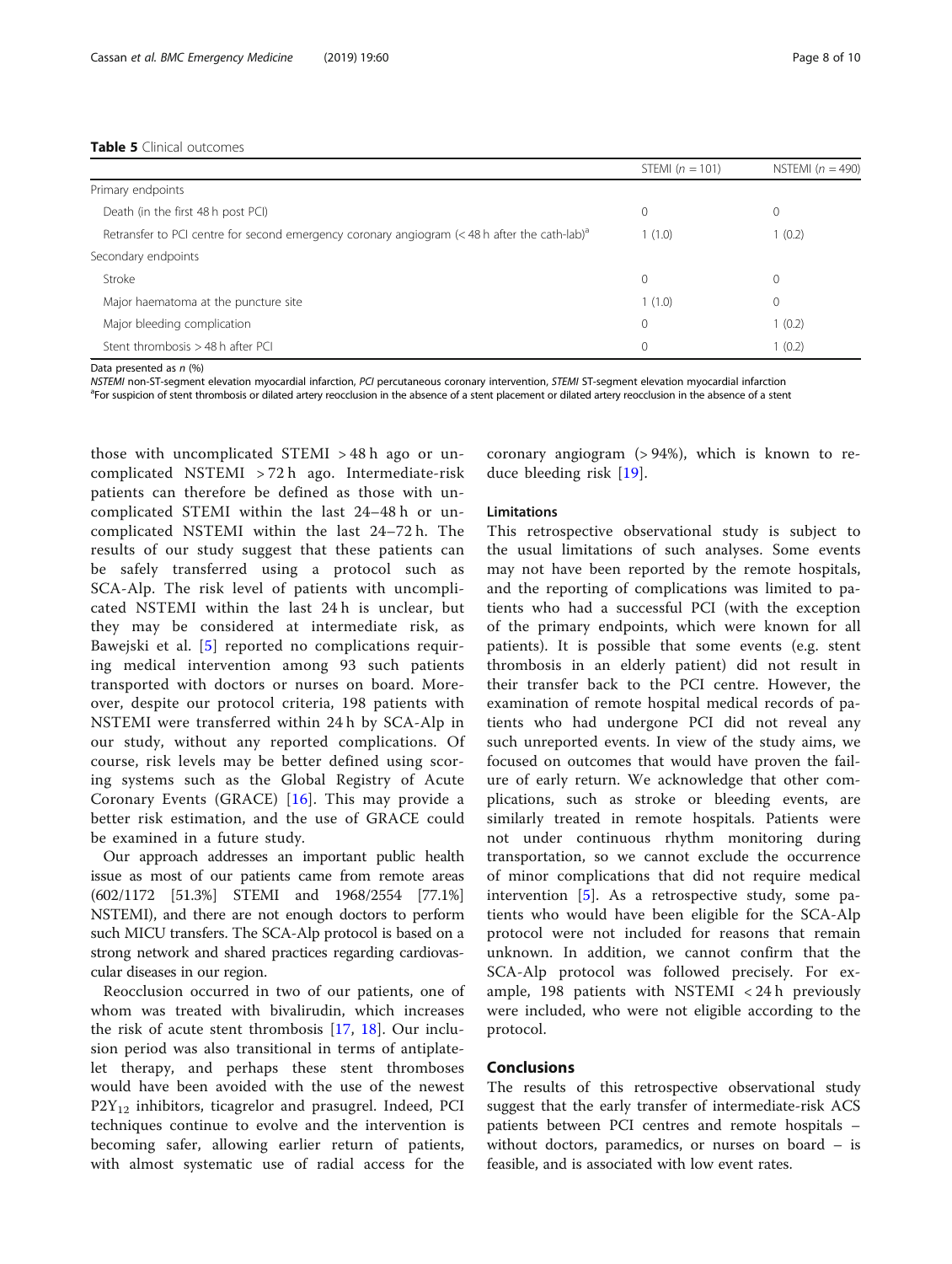# <span id="page-8-0"></span>Appendix

#### Investigators and remote hospital destinations

| Investigator       | <b>STEMI</b><br>$(n = 101)$ | NSTEMI $(n = 490)$ |
|--------------------|-----------------------------|--------------------|
| Claire Vallenet    | 35 (34.7)                   | 200 (40.8)         |
| Frederic Champly   | 22(21.8)                    | 83 (16.9)          |
| Guillaume Peribois | 21(20.8)                    | 126(25.7)          |
| Cedric Lutz        | 12(11.9)                    | 58 (11.8)          |
| Marc Haesevoets    | 5(5.0)                      | 5(1.0)             |
| Pascal Usseglio    | 6(5.9)                      | 8(1.6)             |
| Christian Curvat   | 0                           | 7(1.4)             |
| Dominique Savary   | 0                           | 2(0.4)             |
| Dominique Savary   | 0                           | 1(0.2)             |
|                    |                             |                    |

Data are presented as  $n$  (%)

NSTEMI non-ST-segment elevation myocardial infarction, STEMI ST-segment elevation myocardial infarction

#### **Abbreviations**

ACS: Acute coronary syndromes; ED: Emergency department; ICU: Intensive care unit; ICU: Intensive care unit; MICU: Mobile intensive care unit; NSTEMI: Non-ST-segment elevation myocardial infarction; PCI: Percutaneous coronary intervention; PCI: Percutaneous coronary intervention; RENAU: REseau Nord Alpin des Urgences; RESURCOR: RESeau des URgences CORonaires; SD: Standard deviation; STEMI: ST-segment elevation myocardial infarction; TIMI: Thrombolysis In Myocardial Infarction

#### Acknowledgements

The authors would like to thank RENAU Investigators (Emergency Departments MD):

Frederic Champly (Hôpital de Sallanches), Christian Curvat (Hôpital privé Haute Savoie nord), Marc Haesevoets (Hôpital d'Albertville), Guillaume Peribois (Hôpital de Thonon), Dominique Savary (Hôpital d'Annecy), Pascal Usseglio (Hôpital de Chambery), Claire Vallenet (Hôpital d'Annemasse). We also like to thank Jean-Pierre Perfus (MD) that set up this protocol, Blandine Lafitte for data collection, Hende Madiot for data management and Cecile Ricard for statistical analysis. Editorial assistance was provided by MedLink Healthcare Communications Limited.

#### Funding

This study was partly funded by the French Ministry of Health (PREPS 2014 14–0040). The research unit of the hospital of Annecy receive a grant from Terumo, Abbott, St Jude Medical, Boston, Medtronic and Biotronik. The funding bodies had no involvement in the design of the study; in the collection, analysis, and interpretation of data; or in writing the manuscript.

#### Availability of data and materials

The datasets used and/or analysed during the current study are available from the corresponding author on reasonable request.

#### Authors' contributions

SC, MR and LB enrolled patients, analysed and interpreted the data and wrote the first draft of the manuscript. CV, PF, FC, PB, GP, VS, CL, LM, DS, FXA, enrolled patients. All authors read and approved the final manuscript.

#### Ethics approval and consent to participate

The study was conducted according to the World Medical Association ethical principles for medical research involving human subjects. Patient consent was not required, according to the hospital policy on use of the database.

#### Consent for publication

Not applicable.

#### Competing interests

LB: research grants from Novartis, Astra-Zeneca, Lilly, Sanofi, Correvio, Medtronic, Biotronik, Abbott, Boston, Celonova, Terumo and St Jude.

# Publisher's Note

Springer Nature remains neutral with regard to jurisdictional claims in published maps and institutional affiliations.

#### Author details

<sup>1</sup>Department of Cardiology and Emergency Department, Centre Hospitalier Alpes-Leman, Annemasse, France. <sup>2</sup>Department of Cardiology and Emergency Department, Centre Hospitalier Annecy-Genevois, Annecy, France. <sup>3</sup>Department of Cardiology and Emergency Department, Centre Hospitalier de Sallanches, Sallanches, France. <sup>4</sup> Department of Cardiology and Emergency Department, Centre Hospitalier de Thonon, Thonon, France.

#### Received: 26 February 2018 Accepted: 29 April 2019 Published online: 28 October 2019

#### References

- Task Force on the management of ST-segment elevation acute myocardial infarction of the European Society of Cardiology, Steg PG, James SK, Atar D, Badano LP, Blomstrom-Lundqvist C, et al. ESC guidelines for the management of acute myocardial infarction in patients presenting with STsegment elevation. Eur Heart J. 2012;33:2569–619.
- 2. Roffi M, Patrono C, Collet JP, Mueller C, Valgimigli M, Andreotti F, et al. 2015 ESC guidelines for the management of acute coronary syndromes in patients presenting without persistent ST-segment elevation: task force for the Management of Acute Coronary Syndromes in patients presenting without persistent ST-segment elevation of the European Society of Cardiology (ESC). Eur Heart J. 2016;37:267–315.
- 3. Adnet F, Lapostolle F. International EMS systems: France. Resuscitation. 2004; 63:7–9.
- 4. Paul E, Konan B, Guitteny S, Chatoui A, Joye F, Hulard G. Acute coronary syndrome: an analyse of complications during interhospital transports to interventional coronary departments. Presse Med. 2008;37:1366–70.
- 5. Bawejski S, Trebouet E, Boiffard E. Analysis of cardiovascular complications occurring during inter-hospital transfers of patients with uncomplicated non-ST elevation myocardial infarction. Ann Cardiol Angeiol (Paris). 2014;63: 228–34.
- 6. Margheri M, Meucci F, Falai M, Comeglio M, Giglioli C, Chechi T, et al. Transferring patients for direct coronary angioplasty: a retrospective analysis of 135 unselected patients with acute myocardial infarction. Ital Heart J. 2001;2:921–6.
- 7. Estevez-Loureiro R, Calvino-Santos R, Vazquez JM, Barge-Caballero E, Salgado-Fernandez J, Pineiro M, et al. Safety and feasibility of returning